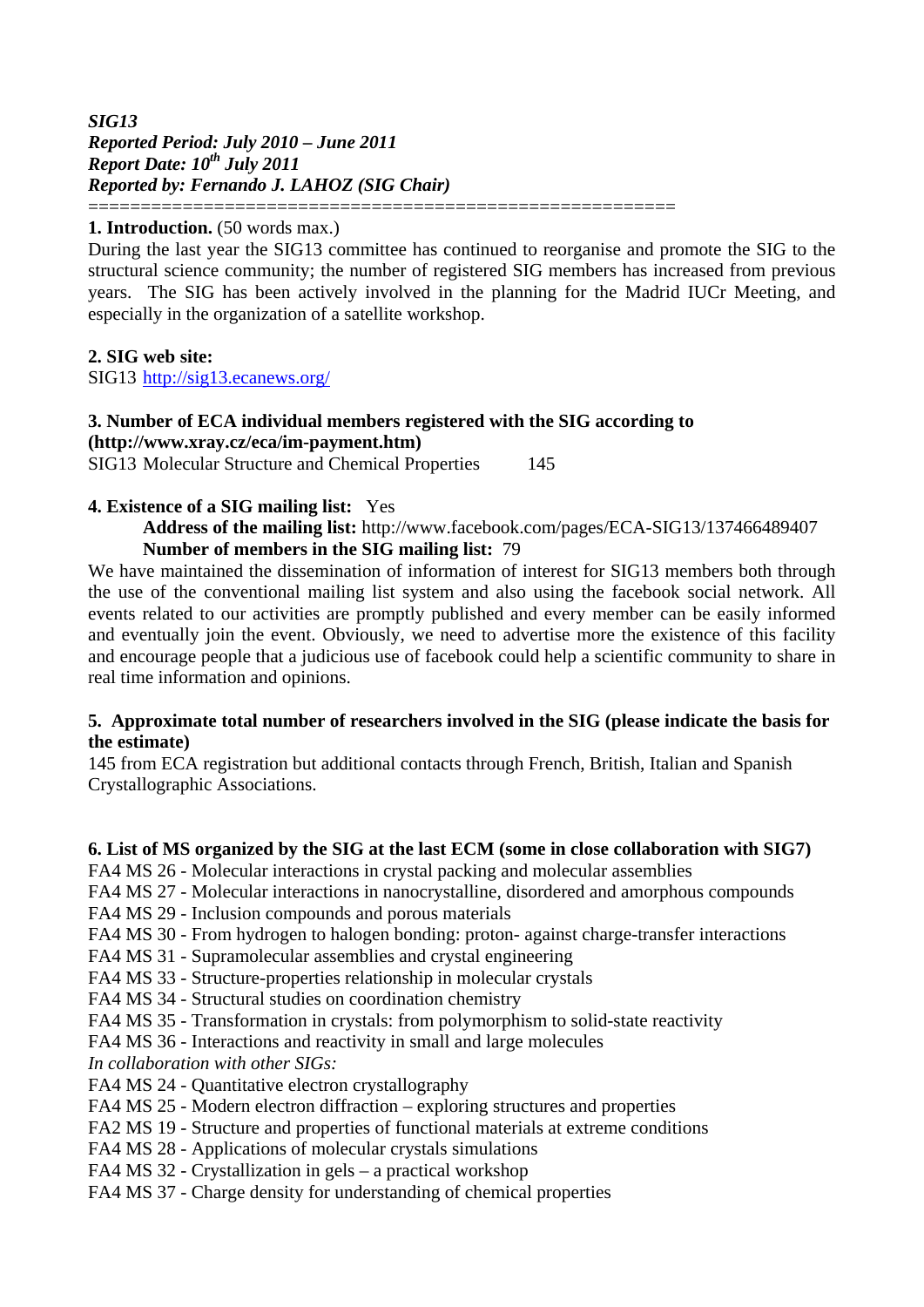FA5 MS 42 - Time-resolved X-ray diffraction and spectroscopy in biology and chemistry FA5 MS 43 - Charge Flipping FA5 MS 44 - Software development, automation and validation FA5 MS 45 - Recent developments in software for chemical crystallography

# **7. Prizes sponsored/coordinated**

**None** 

# **8. Past Activities other than Microsymposia at ECM**

# Title: *MISCA 2010, 2nd Meeting of the Italian and Spanish Crystallographic Associations, Oviedo, Spain (July 2010)*

Number of Participants: around 195

Level of involvement of SIG in the activity:

 6 ECA Individual members registered with the SIG involved in the organizing committee 16 ECA Individual members registered with the SIG involved as lecturers

Yes, endorsed (SIG logo on the web page/leaflets)

Sponsored by ECA? Yes

Other Sponsors/Organizers: ECA/National Associations/ Usual Commercial Sponsors

Short Description: (25 words max.) SIG13 was specifically involved in the organization of the microsymposium 'Structural Chemistry' and suggesting some plenary speakers. SIG13 members contributed to the Meeting speaking at several microsymposia.

# Title: *13th BCA/CCG Intensive Teaching School, Durham, UK (March-April 2011)*

Number of Participants: 49

Level of involvement of SIG in the activity:

2 ECA Individual members registered with the SIG involved in the organizing committee

5 ECA Individual members registered with the SIG involved as lecturers

Sponsored by ECA?

No

Other Sponsors/Organizers: BCA/EPSRC/Industrial Sponsors

Short Description: (25 words max.) This was the 13<sup>th</sup> running of the world famous Intensive Crystallography School, held at Durham. SIG13 members are on the organising committee and contributed to the school by giving some of the lectures and running tutorial sessions.

## Title: *Workshop on Weak Interactions in Crystals, Alcalá de Henares, Spain (20-22<sup>nd</sup> June 2011)* Number of Participants: 18

Level of involvement of SIG in the activity:

2 ECA Individual Members registered with the SIG involved in the organizing committee

5 ECA Individual Members registered with the SIG involved as lecturers

Sponsored by ECA? No

Other Sponsors/Organizers: University of Alcalá/Spanish Crystallographic Association/La Factoria Project

Short Description: (50 words max.) The workshop was addressed to the Spanish crystallographic community to make them familiar with the recognition of weak interactions in the crystallographic studies, and to help them in the interpretation of properties from the structural parameters. The workshop was structured on three days including lectures and practical sessions.

Title: *British Crystallographic Association Spring Meeting, Keele, UK (April 2011)* Number of Participants: 284

Level of involvement of SIG in the activity: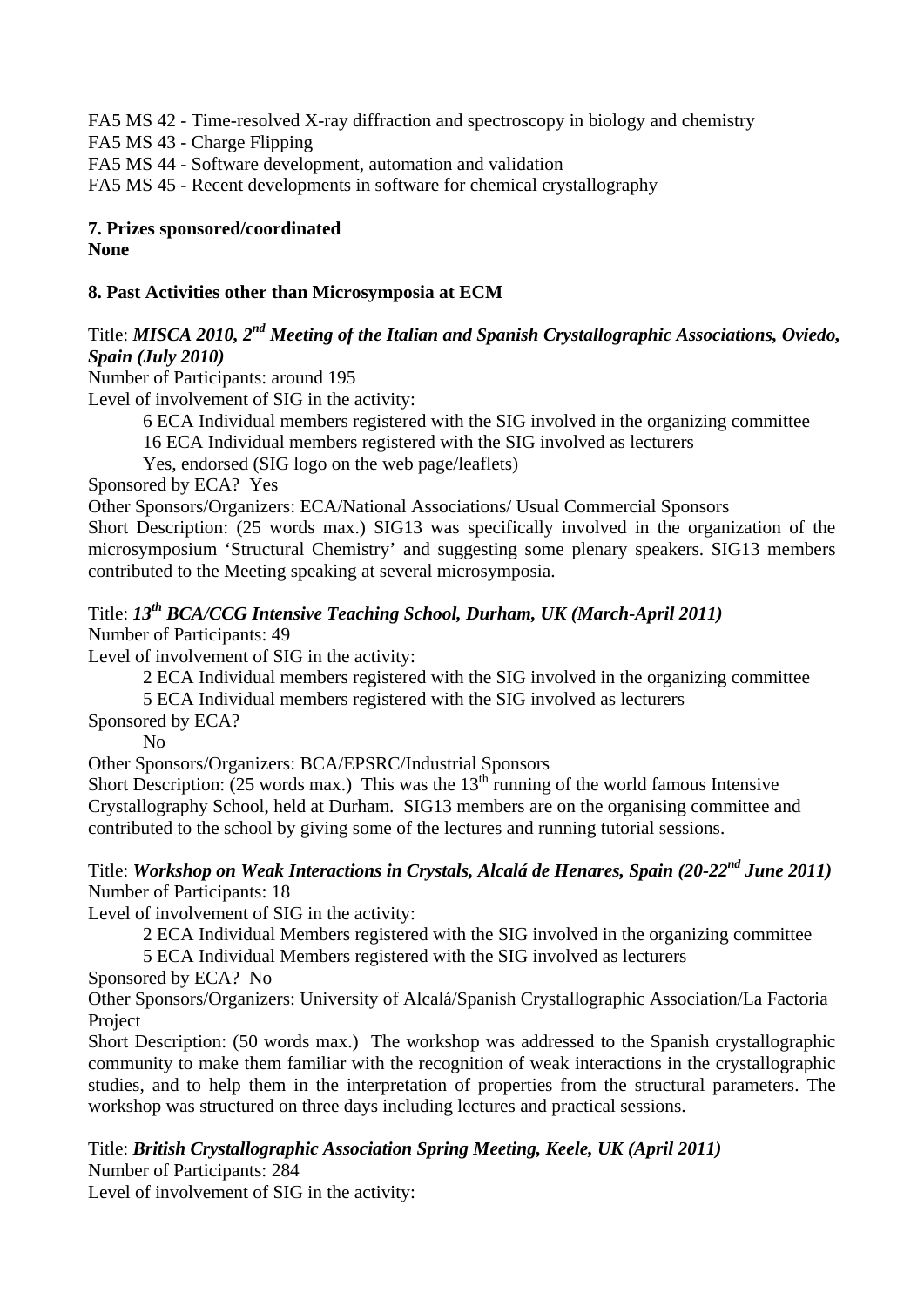5 ECA Individual Members registered with the SIG involved in the organizing committee

23 ECA Individual Members registered with the SIG involved as lecturers

Sponsored by ECA?

No

Other Sponsors/Organizers: BCA/Oxford Diffraction/Rigaku/Bruker

Short Description: (50 words max.) This was the annual British Crystallographic Association Meeting, about one third of which was devoted to "small molecule" crystallography, and symposia covered a range of topics involving molecular crystallography including high pressure and dynamic crystallography. The Meeting included plenary lectures from international speakers but also lectures from students and extensive poster sessions.

#### Title: *Master on Crystallography and Crystal Growth (October 2010 – June 2011)* Number of Participants: 19

Level of involvement of SIG in the activity:

3 ECA Individual Members registered with the SIG involved in the organizing committee

9 ECA Individual Members registered with the SIG involved as lecturers

Sponsored by ECA? No

Other Sponsors/Organizers: Spanish National Research Council/La Factorial Project/UIMP University

Short Description: (50 words max.) This is an international official Master run by the CSIC and the International University Menendez-Pelayo. It is organized with a 60 ECTS dedication, and more than 40 lectures from all over the world. It is structured in three modules: a compulsory module with the basics of crystallography and crystal growth, a practical module of 20 ECTS to be done in different labs all along Europe and a third module of specialized courses. The SIG13 members are involved in the organization and as lectures.

# **9. Future/Programmed Activities.**

For Each Activity

## Title: *Current Research on Molecular Structures and Chemical Properties – A Young Perspective, Madrid, Spain (August 2011)*

Number of Participants: 60+

Level of involvement of SIG in the activity:

2 ECA Individual members registered with the SIG involved in the organizing committee

0 ECA Individual members registered with the SIG involved as lecturers

YES, endorsed (SIG logo on the web page/leaflets)

Sponsored by ECA?

No

Other Sponsors/Organizers: IUCr/Local Organising Committee/

Short Description: (25 words max.) This workshop, organized in collaboration with GIG-YC, is aimed to encourage the exchange of current experiences between different groups working in this area. Young researchers (under 35 years of age) will give short talks to explain the main objectives of the research carried out in their groups and on the specific research they are personally involved in. The main goal is to learn through these short talks the current work that is carried out on the binomial 'Molecular Structures/Chemical Properties' in different groups. We would like to stimulate the establishment of future collaboration.

Title: **Categorizing Halogen Bonding and Other Noncovalent Interactions Involving Halogen Atoms, Sigüenza, Spain (August 2011)**  Number of Participants: 50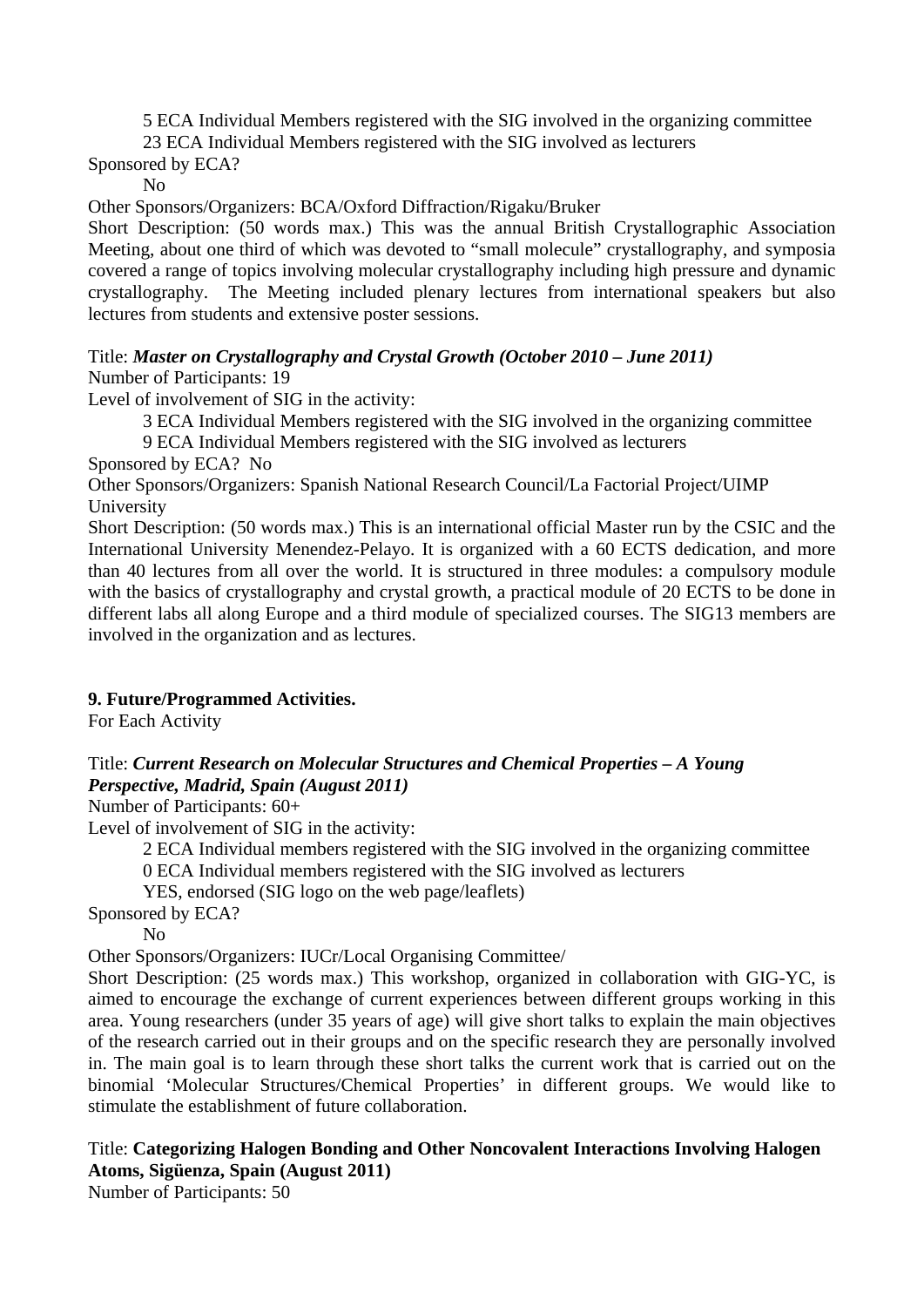Level of involvement of SIG in the activity:

 2 ECA Individual members registered with the SIG involved in the organizing committee 4 ECA Individual members registered with the SIG involved as lecturers

Sponsored by ECA?

#### No

Other Sponsors/Organizers: IUCr/IUPAQ project/Industrial Sponsors

Short Description: (25 words max.) The objective of this workshop is to gather several international leaders in the field around the task of giving a modern definition of halogen bonding that takes into account all current experimental and theoretical pieces of information on both gaseous and condensed halogen-bonded systems in chemical and biological systems

## Title: *IUCr XXII Congress and General Assembly, Madrid (August 2011)*

Number of Participants: 2500+

Level of involvement of SIG in the activity:

5 ECA Individual members registered with the SIG involved in the organizing committee

12 ECA Individual members registered with the SIG involved as lecturers

Sponsored by ECA?

Yes

Other Sponsors/Organizers: IUCr/ECA/National Associations/Industrial Sponsors

Short Description: (25 words max.) SIG13 members have been involved in the planning of the IUCr Meeting at all levels, there being representatives on the Organising Committee and on the International Programme Committee.

## Title: *2011 International School on Charge Density, Jaca, Spain (September 2011)*

Number of Participants: 54

Level of involvement of SIG in the activity:

2 ECA Individual members registered with the SIG involved in the organizing committee

5 ECA Individual members registered with the SIG involved as lecturers

Sponsored by ECA?

NO

Other Sponsors/Organizers: IUCr/GE3C/Comercial Sponsors

Short Description: (25 words max.) SIG13 members have been involved in the organization of this international school of lateral interest of the SIG members, as charge density is a powerful method to get a detailed description of chemical and physical properties.

#### Title: *40 Congress of the Italian Crystallographic Association, Siena, Italy (September 2011)*  Number of Participants: over 150

Level of involvement of SIG in the activity:

 4 ECA Individual members registered with the SIG involved in the organizing committee 10 ECA Individual members registered with the SIG involved as lecturers

Sponsored by ECA?

NO

Other Sponsors/Organizers: IUCr/GE3C/Comercial Sponsors

Short Description: (25 words max.) This is the usual annual national meeting of the Italian association where a significant number of SIG13 members are particularly active. At least one microsymposium has been organized focussed towards proper research interest of our SIG.

## Title: *British Crystallographic Association Spring Meeting (April, 2012)*

Number of Participants: 250-300

Level of involvement of SIG in the activity:

O ECA Individual members registered with the SIG involved in the organizing committee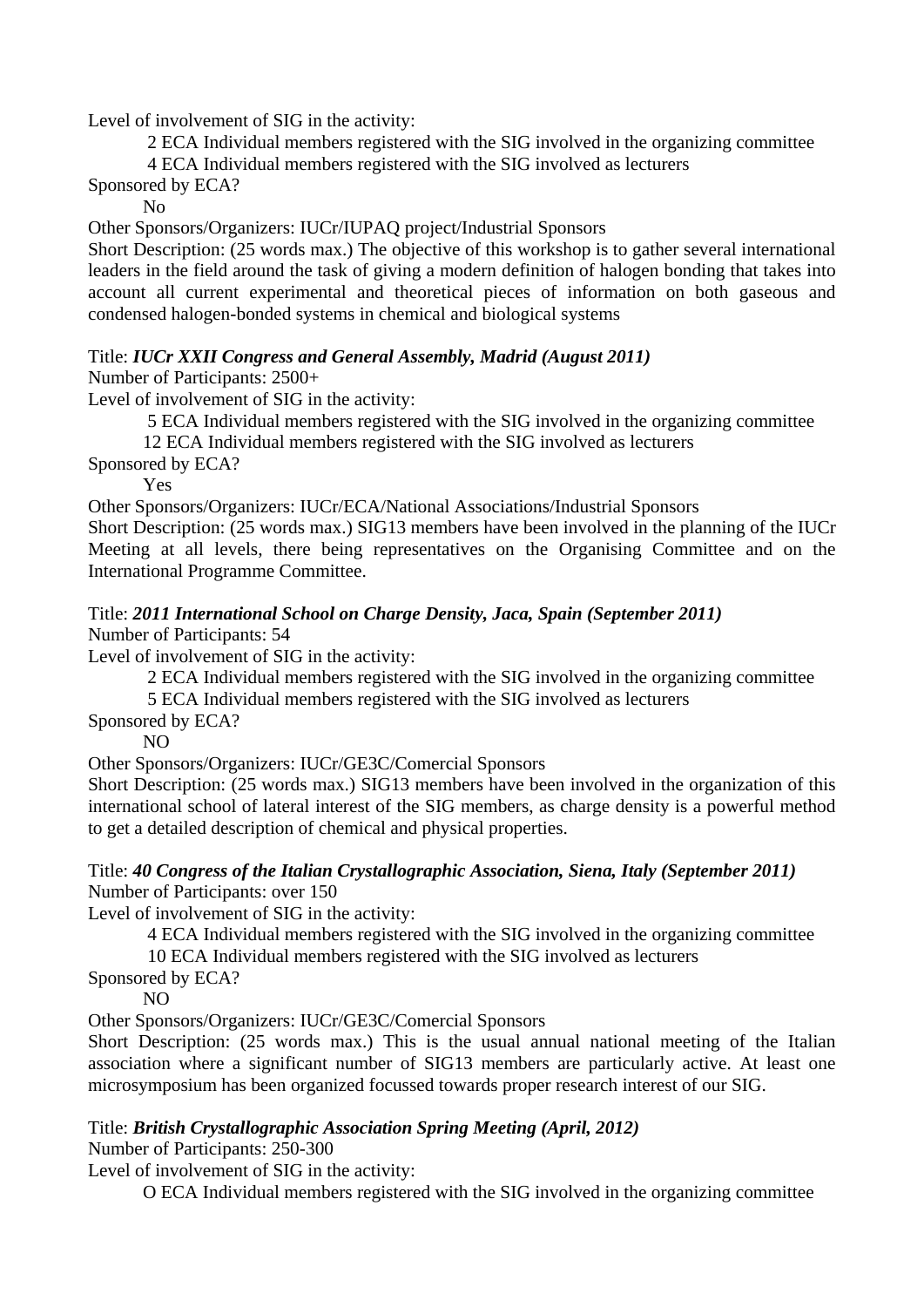O ECA Individual members registered with the SIG involved as lecturers

Sponsored by ECA?

No

Other Sponsors/Organizers: BCA/Industrial Sponsors

Short Description: (25 words max.) This is the British Crystallographic Association Annual Meeting where, as usual, there will be a strong contribution from SIG13 members, who are on the organising committee and will be planning and presenting some of the lectures.

# Title: *ECM27, Bergen, Norway (August 2012)*

Number of Participants: over 700(?)

Level of involvement of SIG in the activity:

1-2 ECA Individual members registered with the SIG involved in the organizing committee

10-20 ECA Individual members registered with the SIG involved as lecturers

Yes, endorsed (SIG logo on some microsymposium)

Sponsored by ECA? Yes

Other Sponsors/Organizers: ECA/National Associations/Commercial Sponsors

Short Description: (25 words max.) SIG13 will be hardly involved in the planning of the ECM27 Meeting through its representative at the Programme Committee (Prof. Paul R. Raithby), submitting proposals collected from the steering committee and from individual SIG members.

# Title: *Workshop on 'Single Crystal Diffraction at High Pressure' (August 2012)*

Number of Participants: 50(?)

Level of involvement of SIG in the activity:

1-2 ECA Individual members registered with the SIG involved in the organizing committee

5-6 ECA Individual members registered with the SIG involved as lecturers

No, endorsed (SIG logo)

Sponsored by ECA? Yes(?)

Other Sponsors/Organizers: ECA/National Associations/Commercial Sponsors

Short Description: (25 words max.) The chemical properties of molecular compounds can be strongly influenced by the application of hydrostatic pressure and many new polymorphs have been discovered in high pressure experiments. SIG13 members are quite interested in this workshop and we are supporting it.

# **10. Other matters.** (50 words max.)

SIG13 will continue to promote structural chemistry at all levels, participating in "crystallographic schools" across the European Economic Community. Members will also participate in the Networks and Programmes set up by the European Research Council (and some of the national Research Councils) to develop structural methods and provide a better understanding of structure/property relationships in solid state materials.

# **11. Brief annual activity report** ( 100 words max.)

The SIG13 Committee has concentrated on the two key areas within its remit: (i) the general promotion of "Molecular Structure and Chemical Properties" through greater publicity for the SIG, particular through its new website, and (ii) by participating effectively in the planning process for the upcoming IUCr Meetings in Crystallography. We are working to improve the representation of SIG13 steering committee to have representatives from all countries participating in ECA.

The SIG Committee met at the ECM and has corresponded regularly by e-mail, and has encouraged participation of SIG members at relevant national and international meetings. There has also been regular exchange of information between the SIG and officers of the IUCr Commission for Structural Chemistry to the benefit of both organisations.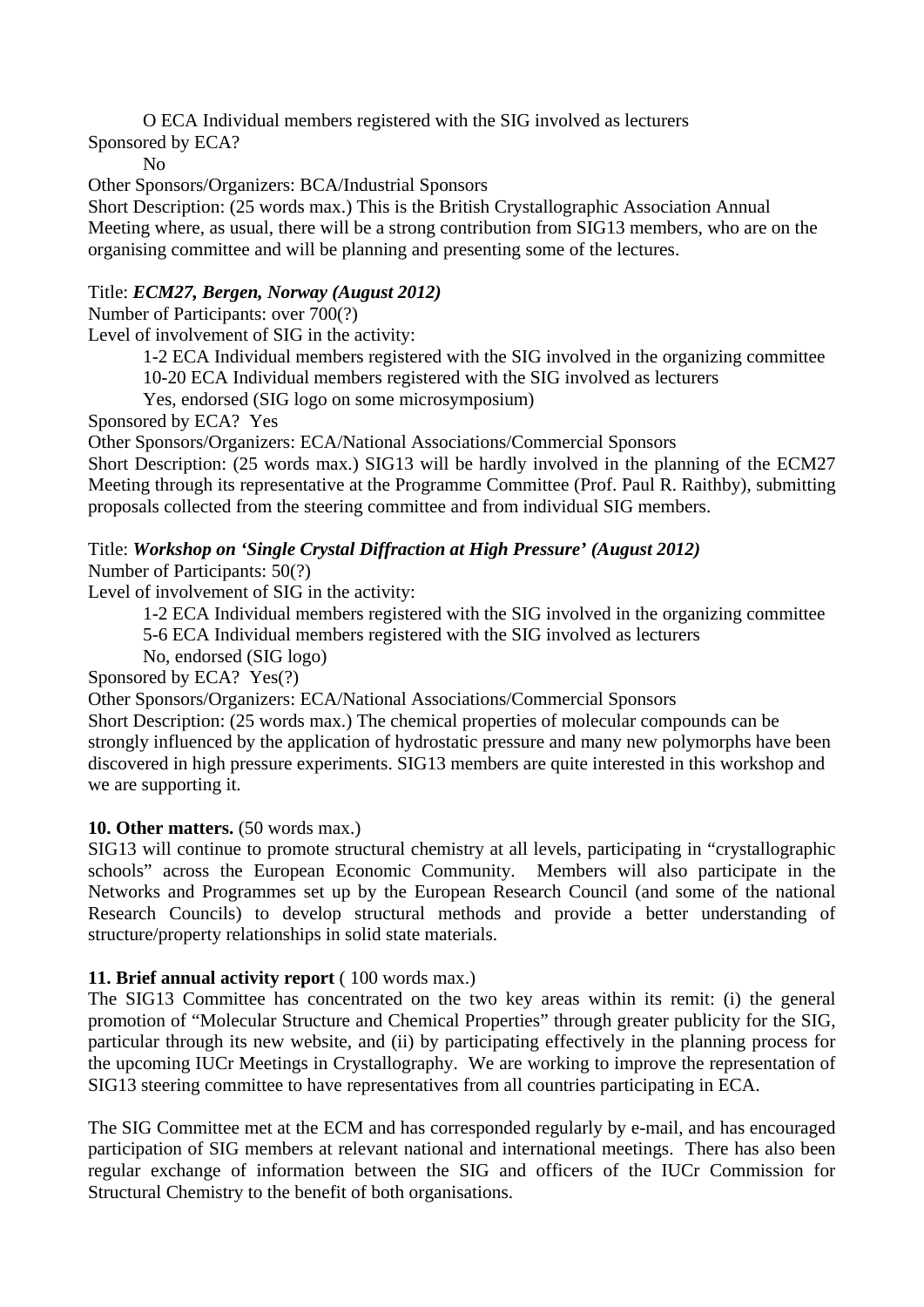## **12. List SIG officers, name and e-mail, and specify their main function in the SIG:**

\* *Chair:* Prof. Fernando J. Lahoz (responsible for the general coordination of the SIG,

|  | $E$ -mail:<br>Address: |  | lahoz@unizar.es<br>Dpto. Química Inorgánica, Facultad de Ciencias<br>Universidad de Zaragoza-CSIC<br>50009 Zaragoza (SPAIN)<br>(Tel: +34 976 761147; Fax: +34 976 761187)    | and specially for interacting with the steering committee)<br>Instituto de Síntesis Química y Catálisis Homogénea (ISQCH)                                                     |
|--|------------------------|--|------------------------------------------------------------------------------------------------------------------------------------------------------------------------------|-------------------------------------------------------------------------------------------------------------------------------------------------------------------------------|
|  | E-mail:<br>Address:    |  | implementing/distributing news of SIG interest)<br>p.r.raithby@bath.ac.uk<br>Department of Chemistry<br>University of Bath<br>BATH BA2 7AY U.K.<br>Fax: $+4$ (0)1225 386231) | * Co-chair: Prof. Paul R. Raithby (responsible for coordination of the SIG activities and for<br>(Tel: +44 (0)1225 383183 (direct line); Tel: +44 (0)1225 386444 (secretary); |
|  | E-mail:<br>Address:    |  | maintaining the SIG member list)<br>crispini@unical.it<br>Dipartimento di Scienze Farmaceutiche<br><b>Edificio Polifunzionale</b><br>Universita della Calabria               | * Secretary: Prof. Alessandra Crispini (responsible for the SIG web-page and for                                                                                              |
|  |                        |  | 87030 Arcavacata di Rende (CS), Italy<br>$(Tel: +39 0984 492888 \text{ Fax}: +39 0984 492067)$                                                                               | * SIG13 Steering Committee: (responsible for coordinate initiatives from/to SIG13 in their                                                                                    |
|  | Algeria                |  | countries – some countries without representatives!)<br>Amel Djedouani                                                                                                       | Djed_amelle@yahoo.fr                                                                                                                                                          |
|  | Belgium                |  | Luc Van Meervelt                                                                                                                                                             | Luc.VanMeervelt@chem.kuleuven.be                                                                                                                                              |
|  | Denmark                |  | Andrew D. Bond                                                                                                                                                               | adb@ifk.sdu.dk                                                                                                                                                                |
|  | Finland                |  | Maija Nissinen                                                                                                                                                               | maija.nissinen@jyu.fi                                                                                                                                                         |
|  | France                 |  | Jean Claude Daran                                                                                                                                                            | Jean-Claude Daran@lcc-toulouse fr                                                                                                                                             |
|  | Germany                |  | <b>Ullrich Englert</b>                                                                                                                                                       | Ullrich.englert@ac.rwth-aachen.de                                                                                                                                             |
|  | Greece                 |  | Irene Mavridis                                                                                                                                                               | Mavridi@chem.demokritos.gr                                                                                                                                                    |
|  | Hungary                |  | Attila Benyei                                                                                                                                                                | benyei@tigris.klte.hu                                                                                                                                                         |
|  | Israel                 |  | Menahem Kaftori                                                                                                                                                              | kaftory@tx.technion.ac.il                                                                                                                                                     |
|  | Italy                  |  | Paola Paoli                                                                                                                                                                  | paolapaoli@unifi.it.uk                                                                                                                                                        |
|  | Marocco                |  | Nouzha Bouhmaida                                                                                                                                                             | nouzha@ucam.ac.ma                                                                                                                                                             |
|  | Netherlands<br>Poland  |  | <b>Martin Lutz</b>                                                                                                                                                           | m.lutz@uu.nl                                                                                                                                                                  |
|  |                        |  | Janusz Lipkowski                                                                                                                                                             | janusz.lipkowski@pan.pl                                                                                                                                                       |
|  | Portugal               |  | <b>Teresa Duarte</b>                                                                                                                                                         | teresa.duarte@ist.utl.pt                                                                                                                                                      |
|  | Russia                 |  | Elena Boldyreva                                                                                                                                                              | eboldyreva@yahoo.com                                                                                                                                                          |
|  | Slovenia               |  | Ivan Leban                                                                                                                                                                   | ivan.leban@fkkt.uni-lj.si                                                                                                                                                     |
|  | South Africa           |  | <b>Andreas Roodt</b>                                                                                                                                                         | roodta@ufs.ac.za                                                                                                                                                              |
|  | Spain                  |  | Pilar Gómez-Sal                                                                                                                                                              | pilar.gomez@uah.es                                                                                                                                                            |